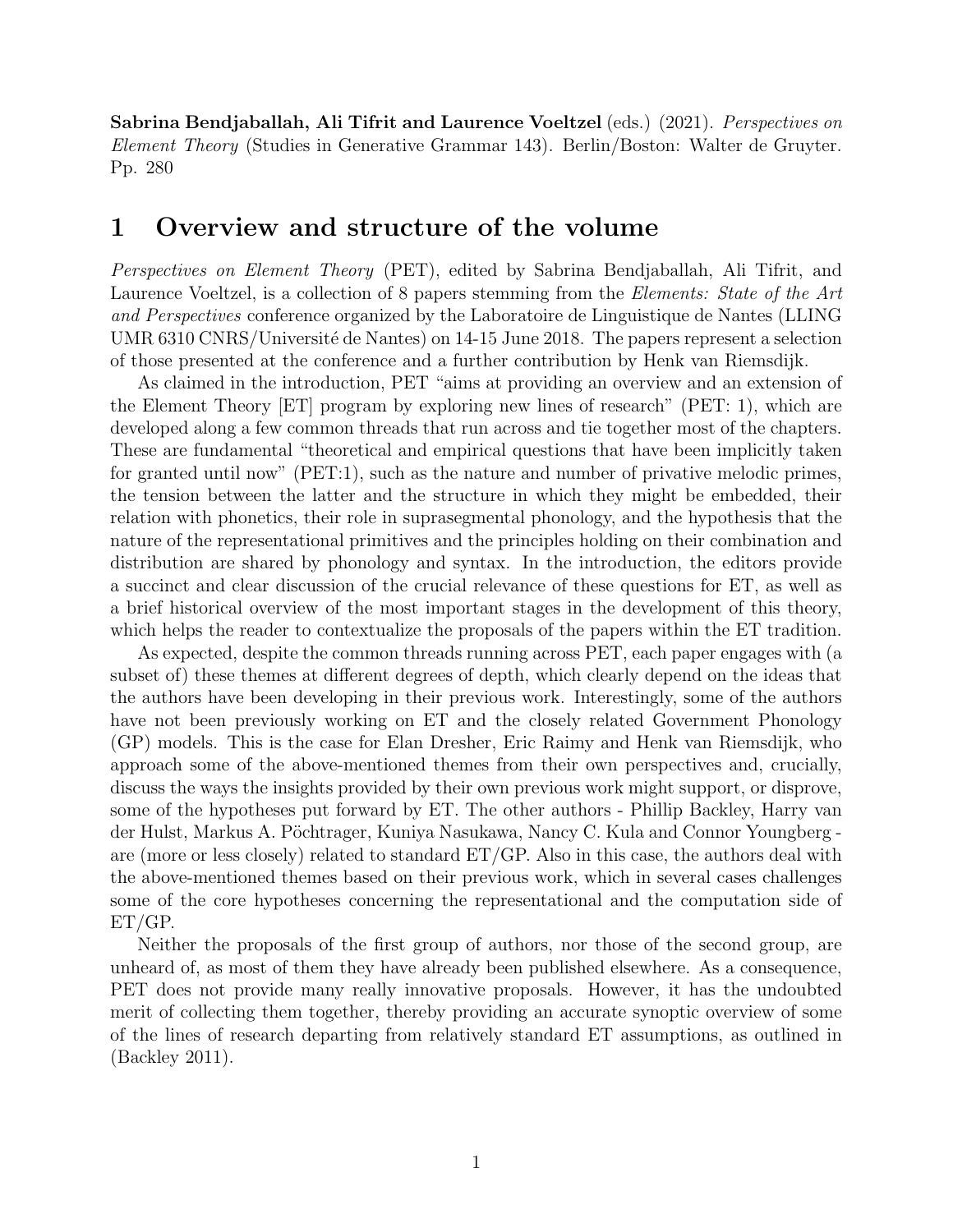# 2 Fundamental topics and new proposals

In what follows, I provide an overview of the main themes of PET, focusing on focus on the most innovative proposals concerning the main themes mentioned above.

### 2.1 Number of primes

The hypothesis that the smaller representational primitives of phonology are privative has a long tradition (Anderson and Jones 1974, Schane 1984, Kaye et al. 1985). Within such a tradition, a recurrent theme is how many representational primitives we should assume, the goal being the development of a restrictive theory - i.e. featuring as few representational primitives as possible - while keeping a satisfactory level of empirical coverage. In Backley (2011), which provides as a sort of standard ET model, the number of elements is reduced to 6:  $|A|$ ,  $|I|$ ,  $|U|$ ,  $|P|$ ,  $|H|$ ,  $|L|$ . Despite the popularity of Backley (2011)'s model, attempts have been made at further reducing it. One such attempt is pursued by one of the contributors to PET - Pöchtrager - who, expanding on previous work replacing  $|2|$  by constituent structure (Jensen 1994), argues that also  $|A|$  and  $|H|$  should be replaced by structure (Pöchtrager 2006, Pöchtrager and Kaye 2013). In PET, Pöchtrager employs his model - GP2.0 - for a unified treatment of vowel quality, length, and tenseness/laxness in RP English. As in his previous work, Pöchtrager relies on a conception of structure that resonates with x-bar syntax, and, in this paper, argues that nuclei have a bipartite structure, i.e. "maximally two heads, xn and xN, with xn on top of xN", where  $x_n/xN$  can i) be empty or host  $|I|, |U|$ , ii) take another constituent (i.e. N', N'', or the (O)nset) as complement, and iii) maximally project up to two bar-levels. In RP English, the set of empty structures (i.e. containing no  $|I|/|U|$ ) that can be derived by this system are interpreted as  $[\alpha; \xi]$ ,  $[\alpha; \xi]$ , or  $[\Lambda]$ , depending on their structural size. Crucially, these structure contain no  $|A|$ . What matters is just the size of their phonological representation, as well as the command relations entertained by the constituents of such structures. This system allows Pöchtrager to develop a detailed account of the relevant patterns, thereby providing support for his reductionist approach to the number of elements. Note though that n and N can also be considered as two different representational primitives, so it is not really clear if we can talk about reduction stricto sensu.

A similar reductionist program is pursued by van der Hulst. His model - Radical CV (van der Hulst 2020) - builds on the hypotheses that i) a prime can occur under different nodes of a subsegmental tree, thereby receiving a different phonetic interpretation (Anderson and Ewen 1987), and ii) primes entertain a head-dependent relation (Anderson and Ewen 1987). This allows for a drastic reduction of the number of primes, which boil down to C and V, which represent two opposite, antagonistic specifications of one and the same phonetic dimension. This is because a contrast previously formalized by two primes can be conveyed by one and the same prime occurring on different nodes (onset head vs onset dependent vs rhyme head vs rhyme dependent, manner vs location vs laryngeal, primary vs secondary). For instance, depending on its position in the structure, the V prime can identify vowels, sonorants, but also [voice], [low] and [open place]. In PET, van der Hulst provides an overview of the basics of his model and discusses theory-internal alternative approaches to tongue root distinctions (ATR, RTR) and nasality based on Gaam and Nez Perce harmonic systems. Furthermore, he draws a comparison between Radical CV and GP, noting that "there is a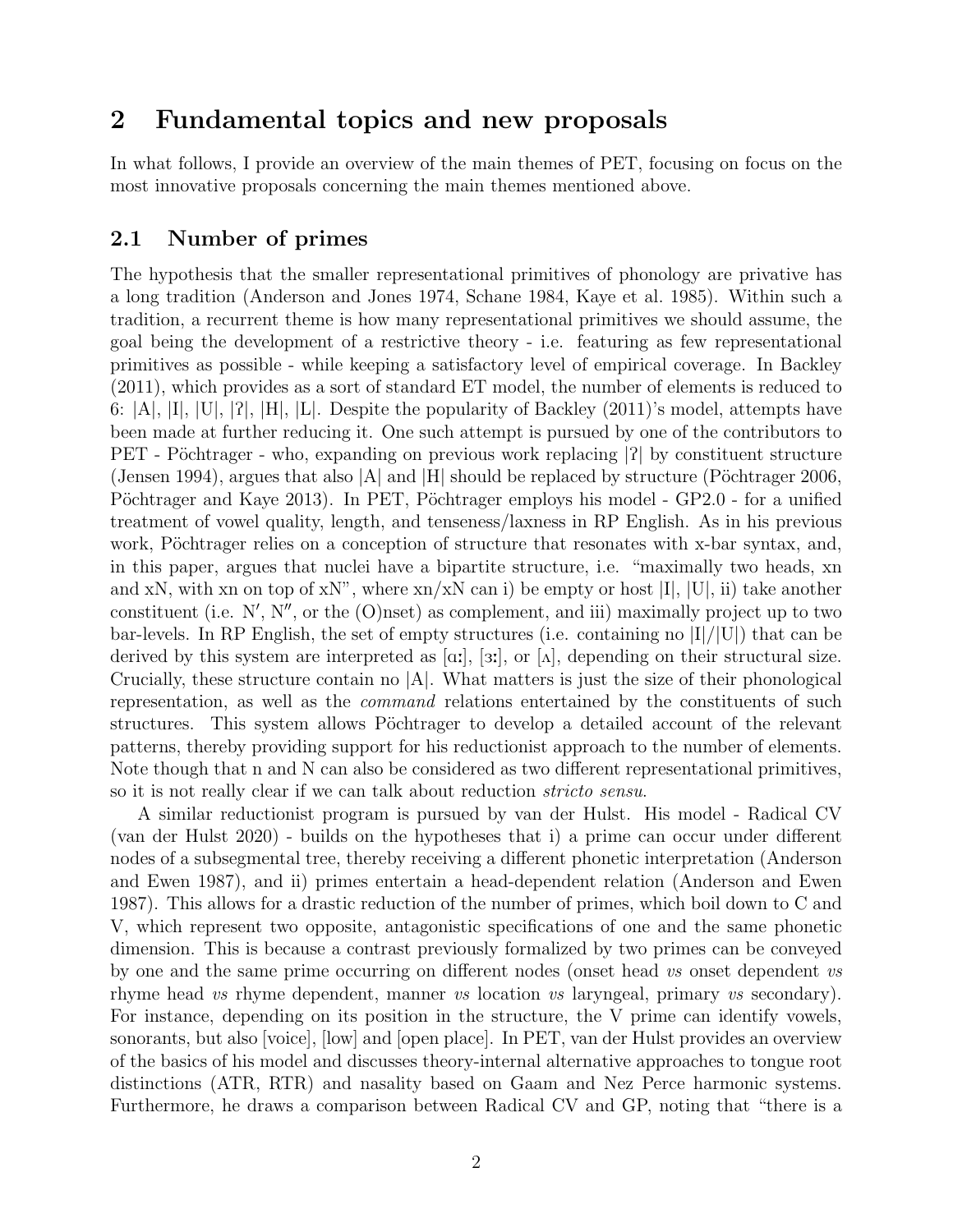sense in which the choice of only two elements in Radical CV converges with a particular version of GP that only adopts six elements". This sense is one in which  $|A|, |I|, |U|, |2|$ , |H| and |L| are conceived of as arranged in antagonistic pairs (i.e. similarly to C and V), where  $|A|$  and  $|P|$  represent two opposite extremes on the resonance dimension,  $|L|$  and  $|H|$ on the frequency dimension, and |I| and |U| on the color dimension. In standard ET, these dimensions are not given any formal status, whereas in Radical CV they are, in the sense that they correspond to the Laryngeal, Manner and Place node, respectively, to which the Supralaryngeal superordinate node is added. Thus, whereas in standard ET we have six elements, in Radical CV we have two primes, plus four nodes. Note that, as in the case of Pöchtrager's n and N, these nodes can also be considered representational primitives, as they cannot be further decomposed, can be manipulated by phonological computation, and contribute to the phonetic interpretation of C and V.

Thus, standard ET and Radical CV are extensionally equivalent with respect to the number of primes, whereas Pöchtrager's model reduces their number to three (but see above). Note that the picture that emerges from comparing these approaches is characterized by a trade-off between the number of primes and structural complexity: whereas standard ET and conservative GP approaches minimize the subsegmental structure and maximize the number of primes (viz many elements on small trees), Radical CV and GP2.0 minimize the number of primes by maximally exploiting the structural dimension (*viz* a few elements on bigger trees; see Cavirani and van Oostendorp 2020 for further discussion on the trade-off between structural complexity and number of primes, and for a radical proposal featuring one prime).

Apart from Pöchtrager and van der Hulst (and, to a lesser extent, Youngberg), the other authors do not directly engage with the issue discussed in this section. A quick hint is also made by Dresher, who argues for a principle of feature economy, whereby "phonological inventories prefer to reuse the same features", and suggests that "constraints on what a feature can be  $[\dots]$  could bring the set of possible features closer to that of  $[ET]$ ". However, this "is left for future research" (PET:40-41).

#### 2.2 Innateness of primes

Whereas the discussion concerning the number of elements has attracted the attention of several authors, the issue related to their universal vs emergent nature has been rarely addressed. Most of the authors, including the contributors to PET, assume that they are universal. There are exceptions, though. One is van der Hulst, who argues that "features result from an innate categorization principle that splits phonetic substance into two opposing categories" (PET:113). This Opponent Principle is argued to be a sort of third factor principle (categorical perception), thus not part of UG. What is part of UG, according to van der Hulst, is the way these opposite categories are formalized/grammaticalized, i.e. C and V, as well as the set of universally ranked, articulatory-grounded superordinate nodes, where manner outranks place. Note that this emergent features hypothesis, or, conversely, the idea that elements do not universally correlate with acoustics, allows for extending the formal/representational system proposed by van der Hulst - i.e. the representational primitives and their hierarchical organization - to sign languages (van der Hulst 1993).

Something similar is held by Dresher. In his paper, he provides an overview of the main ideas of the Contrastive Hierarchy Theory, which maintains that representational primitives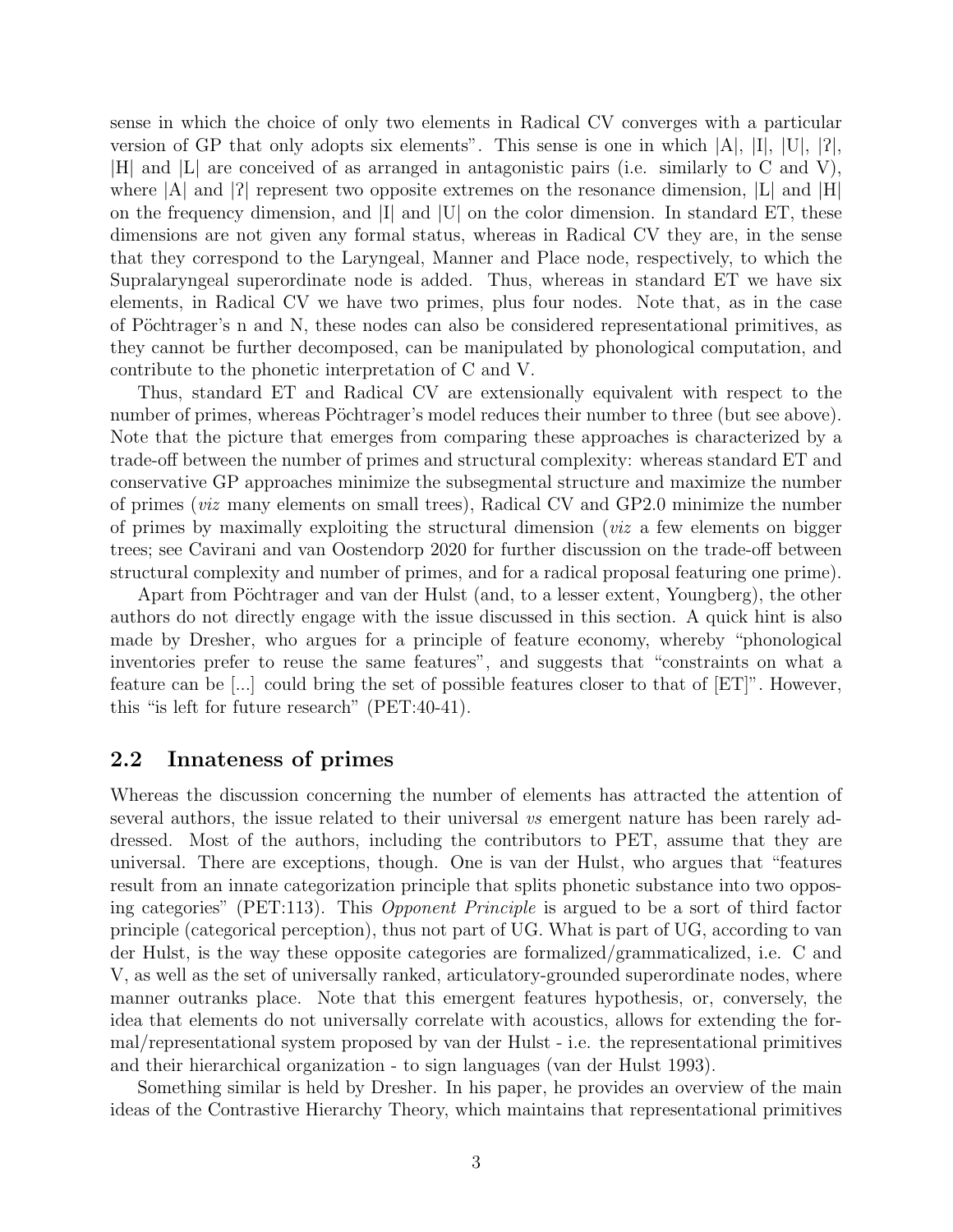are binary and emergent. In this case, what is universal is the concept of contrastive hierarchy, i.e. the principle that allows the learner to build her phonological inventory by splitting the phonetic dimension of speech into categories depending on their contrastiveness and maximizing the use of the features already postulated. Referring to previous literature (Samuels 2011), he also provides arguments supporting feature emergence that include the fact that innate features are i) too specific to be used for modeling sign languages, ii) empirically inadequate, and iii) unnecessary, as some of the features need to be learned anyway based on phonological activity.

Apart from these two scholars, all contributors to PET, and virtually all the scholars working with ET, assume that primes are innate and privative.

### 2.3 Privative primes and ternary oppositions

As mentioned in section 2.1, a trade-off can be identified in the literature between the number of primes and the subsegmental structure in which they are arranged, as the enrichment of the latter allows for a reduction of the former. Another positive outcome of a rich subsegmental structure is that it allegedly allows the formalization of ternary contrasts, which seems to favour binary feature systems over privative ones. This is the main topic of Raimy's paper, who, building on Avery and Idsardi (2001), proposes a model that can formalize ternary contrasts without using binary features. Simplifying, Raimy assumes that - similarly to what is proposed by van der Hulst - articulatory features (gestures) are organized in antagonistic pairs (e.g. [front] and [back]), and are dominated by organizational nodes defining the dimension over which these features contrast (e.g. Tongue Thrust). These nodes, in turn, can be dominated by other nodes (e.g. Dorsal), which can in turn be dominated by other nodes too (e.g. Oral Place). Crucially, these organizational nodes are argued to allow for the distinction between marked, superordinate, and unspecified feature marking. Interestingly, Raimy illustrates his proposal by developing an analysis of voicing assimilation in Polish varieties that contrast with the one by Cyran (2011), the main differences being that the latter uses elements and abides by the *laryngeal relativism hypothesis* (thus by the hypothesis that phonology is substance-free), whereas the former uses different primes and adheres to the feature realism hypothesis. This brings us to the next broad theme of PET.

### 2.4 Primes' substance

Another long-standing issue in ET is the relation between the elements and the phonetic substance they correlate with, which is part of the broader issue concerning whether phonology is better conceived of as substance-free, or substance-full. This theme is addressed by Raimy, who defends an intermediate position, dubbed *substance impoverished* phonology. This position is basically the one that is held by all the scholars working with ET, including those contributing to PET. For instance, Backley maintains that elements "refer to the physical speech signal [but] also denote abstract phonological categories [that] express lexical contrasts" (PET:15). Similarly, Dresher concedes that "phonetics is clearly important, in that the [...] features must be consistent with the phonetic properties of the phonemes [but the] specification of a phoneme could sometime deviate from the surface phonetics" and, crucially, he considers "as most fundamental that features should [...] reflect the phonological activity"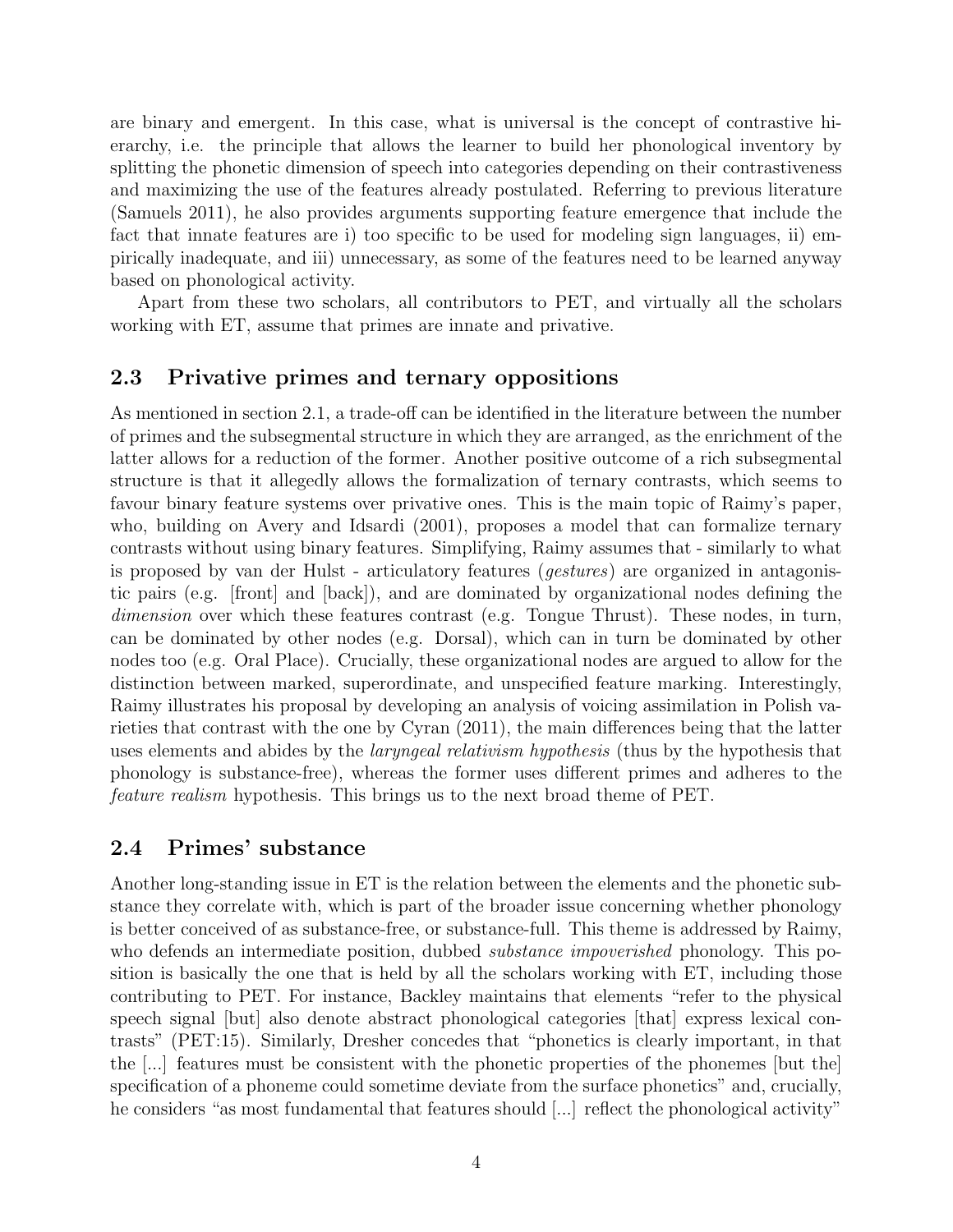(PET:36). Along similar lines, van der Hulst does "not accept that features are 'purely abstract', nor that structures can arise that are 'phonological unicorns', i.e. structures that are not phonologization of actual phonetic events that occur in human languages" (PET:113). Thus, despite conceiving of phonological primes as a cognitive objects that are not directly determined by phonetics, ET does not ignore their phonetic side, and positions itself half way between substance-free and substance-led phonology.

The question, if anything, concerns the phonetic module elements correlate with: articulation or acoustics? The standard-ET answer to this question is acoustics. This is maintained (albeit not discussed) by all the contributors to PET, with the exception of Dresher and Raimy, who rather argue for an articulatory grounding, and van der Hulst, who proposes that "both acoustics and articulation deliver cognitive substance that provide the 'raw material' that phonological elements categorize" (PET:113).

#### 2.5 Melodic primes and suprasegmental phonology

The hypothesis that primes have both a physical and a cognitive dimension allows us to exploit them for the representation of different kinds of organizational nodes, both in the subsegmental - as in the van der Hulst system, where they are formalized as C and V - and in the suprasegmental dimension. The latter possibility is explored by Backley in the opening paper of PET, where he provides an overview of the theory that he has been developing in the last few years together with Kuniya Nasukawa: Precedence-free Phonology. In this new theoretical development, elements are arranged in hierarchical binary structures, where a head takes a complement and recursively projects up to and above the segmental level, and thus plays a role at, and indeed formally replaces, the nucleus, rhyme, syllable and foot nodes. Furthermore, Backley proposes that heads i) are restricted to the set of resonance elements -  $[A], [I], [U]$  - i.e. those that correspond to nuclear domains, ii) are decided on a language-specific basis, iii) have only a structural function, whereas the melodic function is by the dependent elements. Note this system can be considered another instance of the general idea that increasing the structural complexity of representations allows for reducing the number of representational primitives, as representational primitives such as N, R,  $\sigma$  and F (or whatever format one prefers to adopt) can be replaced by a resonance element.

A comparable attempt at unifying melody and prosody is pursued by van der Hulst. In this case, though, what is being 'recycled' in other levels are the primes that traditionally refer to syllabic constituents, i.e. C and V, which are used to encode the subsegmental properties of segments, as well as further projections of the nucleus, namely the rhyme and syllable nodes.

#### 2.6 Phonology-syntax analogies

Structural analogies between phonology and syntax have long since been noted (Anderson 1987), and keep inspiring the work of several scholars. This is clearly the case of Backley and Pöchtrager, who more or less explicitly model their phonological representations on x-bar theory (see also the papers collected in Nasukawa 2020).

In his paper, van Riemsdijk provides further arguments for this assumption by exploring the role a general (possibly language-external) principle such as the Obligatory Contour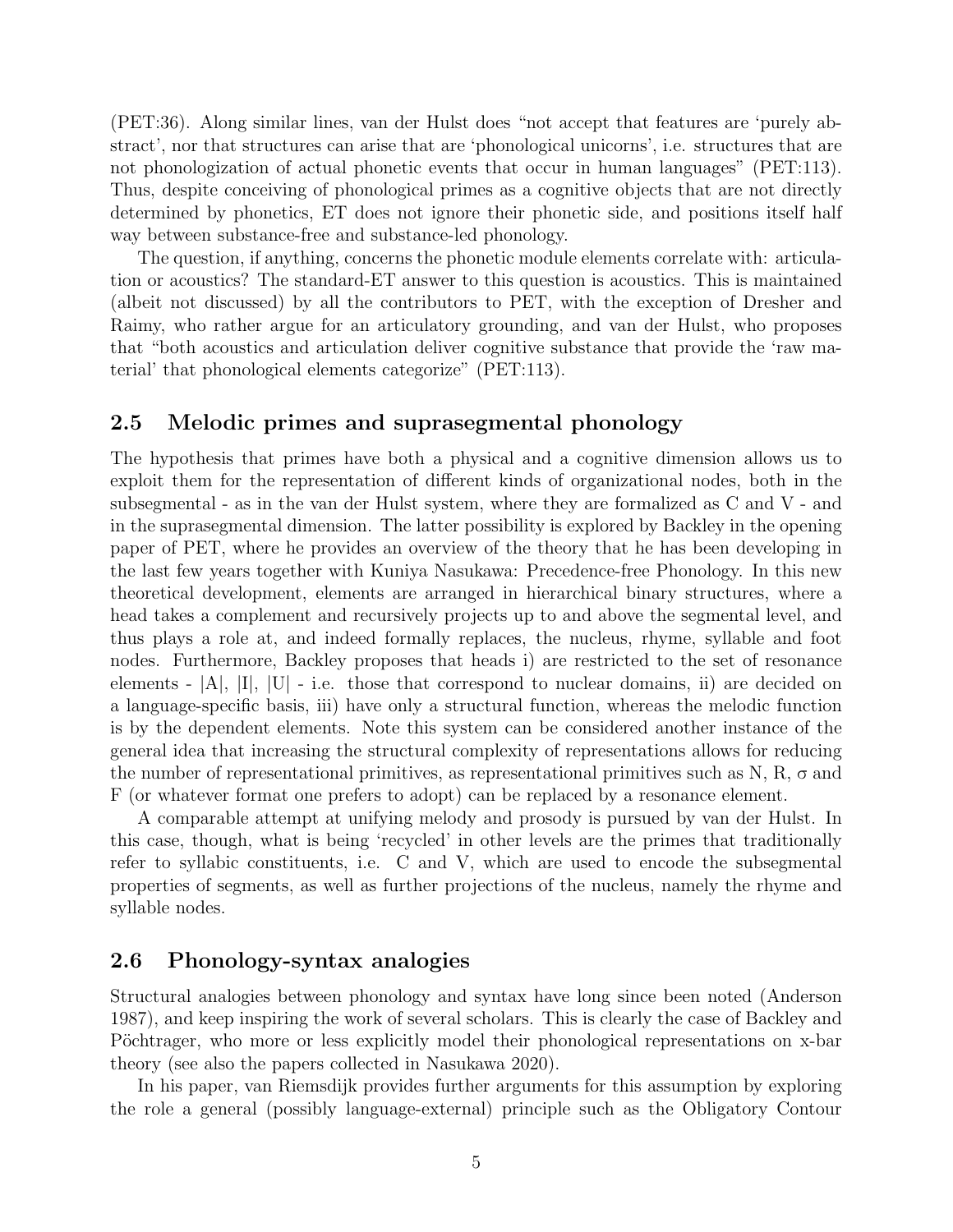Principle might play in syntax. In this case, thus, rather importing into phonology some of the formal tools developed in syntax, it is phonology that serves as the source of inspiration for the conceptualization of some aspects of syntax (which can hardly be considered a new development, if ones thinks about features). Beginning with a historical review of his previous work, which starts from a discussion of his source of inspiration - Jean-Roger Vergnaud's work - and covers his earlier work on categories and projections and their relation/cohesion, van Riemsdijk sketches a new approach to categorial representation that is very much reminiscent of autosegmental phonology. More specifically, he proposes a system with a Categorial Tier ("on which the values N and V are displayed in the form of a template: N V N V N V [...] that is very much like the standard template  $C V C V C V$  in phonology"), a Level Tier for projections (where (H)eads and (M)aximal also form a template: H M H M H M), an intermediate Phrase Tier that contains placeholders (X) representing "complete syntactic units", i.e. phrases, and a Merge Tier that represents "the spine of the (dendromorphic) projection as we know it". Crucially, the objects on these tiers are privative features, whose distribution is governed by the OCP. Furthermore, in order to formally encode the difference between lexical and semi-lexical heads, he also proposes to make use of the ET notion of headedness:  $[M,H]$  for functional heads, and  $[H,M]$  for semi-lexical heads. This, as well as a thorough development of these ideas, is left for future research.

#### 2.7 Other innovations

Besides the major themes just reviewed, PET also offers some novel interesting proposals. For instance, Nasukawa and Kula provide a strict CV (Lowenstamm 1996, Scheer 2004) analysis of epenthetic consonants in Bemba and Lungu that features a new phonological operation - overlap concatenation. This operation consists in the superimposition of the last CV sequence of a prefix and the initial CV sequence of the following form, and it comes in two flavours, which depend on the morphological context. When prefixes attach to stems, asymmetric overlap concatenation applies, and the material contained in the non-empty C/V node of one form merges with the  $C/V$  node of the the other form. Thus, if the stem has an initial empty C, the content of the prefix-final C nodes can surface (given the impression of epenthesis). On the other hand, if a prefix attaches to another prefix, symmetric overlap concatenation applies, and the initial CV nodes of the second prefix completely overwrite the final CV of the preceding prefix, no matter if the CV nodes of the former are empty.

Similarly, the chapter of Youngberg adds an interesting new computational device to GP - Intervocalic Government - and builds on (a revised version of) Pöchtrager's proposal concerning the structural nature of what in standard ET corresponds to |A| (a similar proposal concerning |A| can be found in Cavirani and van Oostendorp 2020). This new type of government is argued to be sensitive to the elemental make up of the relevant V nodes and, crucially, to the presence of the structural version of  $|A|$ , which makes the nucleus containing it a good governor and, conversely, a bad governee. The empirical dimension on which this proposal is tested is represented by vowel sequences and hiatus resolution strategies in Tokyo and Owari Japanese.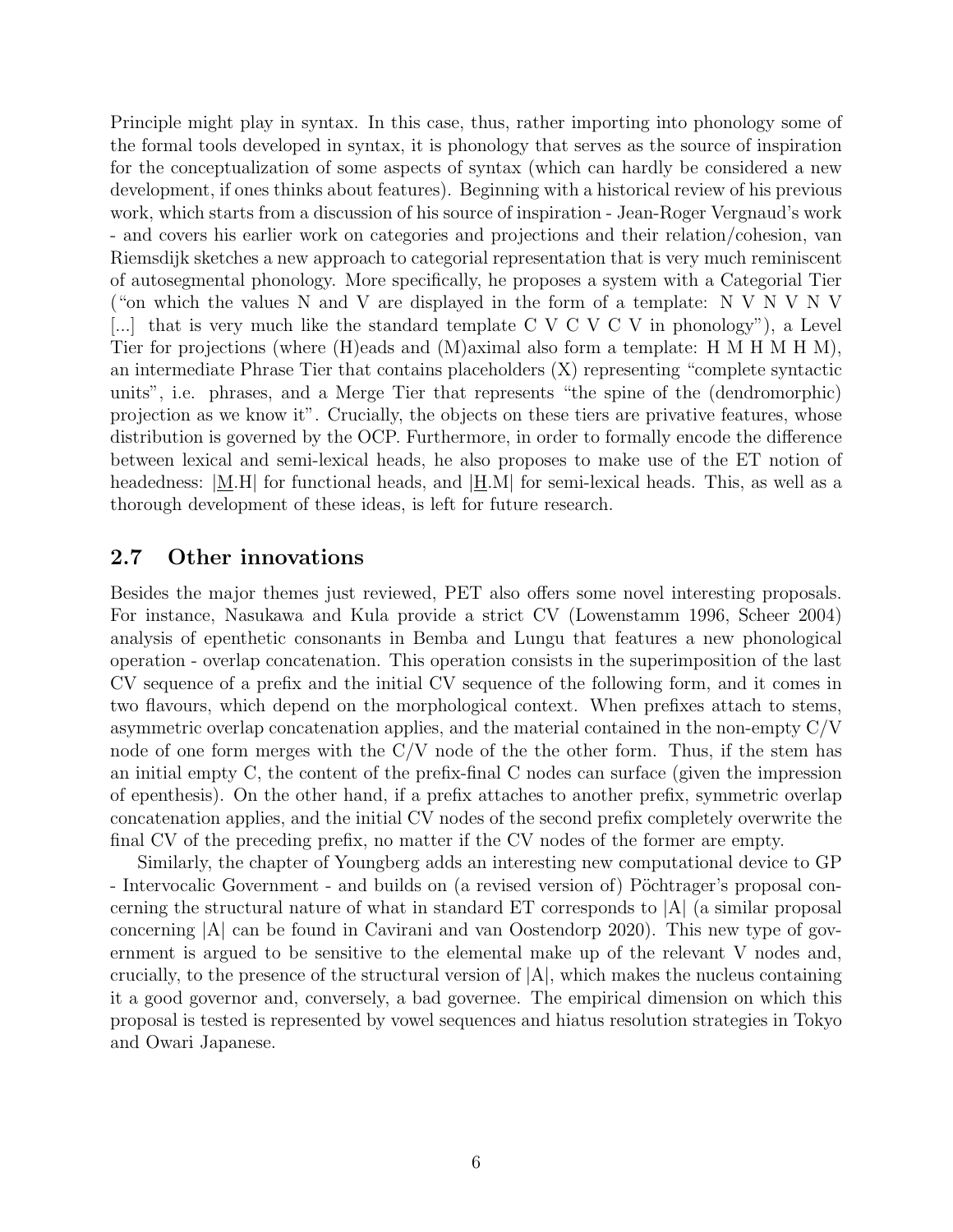## 3 Overall evaluation of the volume

All in all, PET succeeds in providing a picture of several new dimensions along which ET is being developed. Such a picture includes i) a few innovative GP/strict CV computational devices, ii) some discussion of fundamental properties of ET and their possible extension to syntax, coming both from scholars working with ET and scholars who adopt different theories, as well as iii) novel analyses of relatively well-known patterns.

Several of the proposals put forward in the various chapters are not new, but here they are nicely collected together, and arranged in a consistent narrative, each chapter touching upon some of the topics addressed in the previous one. This results in a well-structured and smoothly flowing book, which fulfills the desiderata announced in the introduction by the editors, i.e. the discussion of ET's fundamental "theoretical and empirical questions that have been implicitly taken for granted until now", and portraits ET as a lively and fertile research program. Because of this, PET represents an interesting read for scholars that are relatively familiar with standard hypotheses of ET/GP, and are eager to know more about the directions along which this research program is developing, as well as how the latter can inform syntax.

A few typos can be spotted here and there (e.g. alignment problems in tables, examples and figures, missing references, etc.), but they do not impact the readability and the overall quality of PET. If there is one aspect that could have been taken more care of, possibly in the introduction, it is a critical discussion and a thorough comparison of the various proposals, which, though, given the heterogeneity of the proposals, would have been quite a cumbersome and probably unsuccessful endeavour.

# References

- Anderson, J. (1987). The tradition of structural analogy. In R. S. . T. Threadgold (Ed.), Language topics: essays in honour of Michael Halliday, pp. 33–43. John Benjamins.
- Anderson, J. and C. Ewen (1987). Principles of Dependency Phonology. Cambridge: Cambridge University Press.
- Anderson, J. and C. Jones (1974). Three theses concerning phonological representations. Journal of Linguistics 10, 1–26.
- Avery, P. and W. J. Idsardi (2001). Laryngeal dimensions, completion and enhancement. In T. Alan Hall (Ed.), Distinctive Feature Theory, pp. 41–70. Berlin and New York: De Gruyter Mouton.
- Backley, P. (2011). An Introduction to Element Theory. Edinburgh: Edinburgh University Press.
- Cavirani, E. and M. van Oostendorp (2020). A theory of the theory of vowels. In K. Nasukawa (Ed.), Morpheme-internal Recursion in Phonology, pp. 37–56. Berlin/Boston: Mouton de Gruyter.